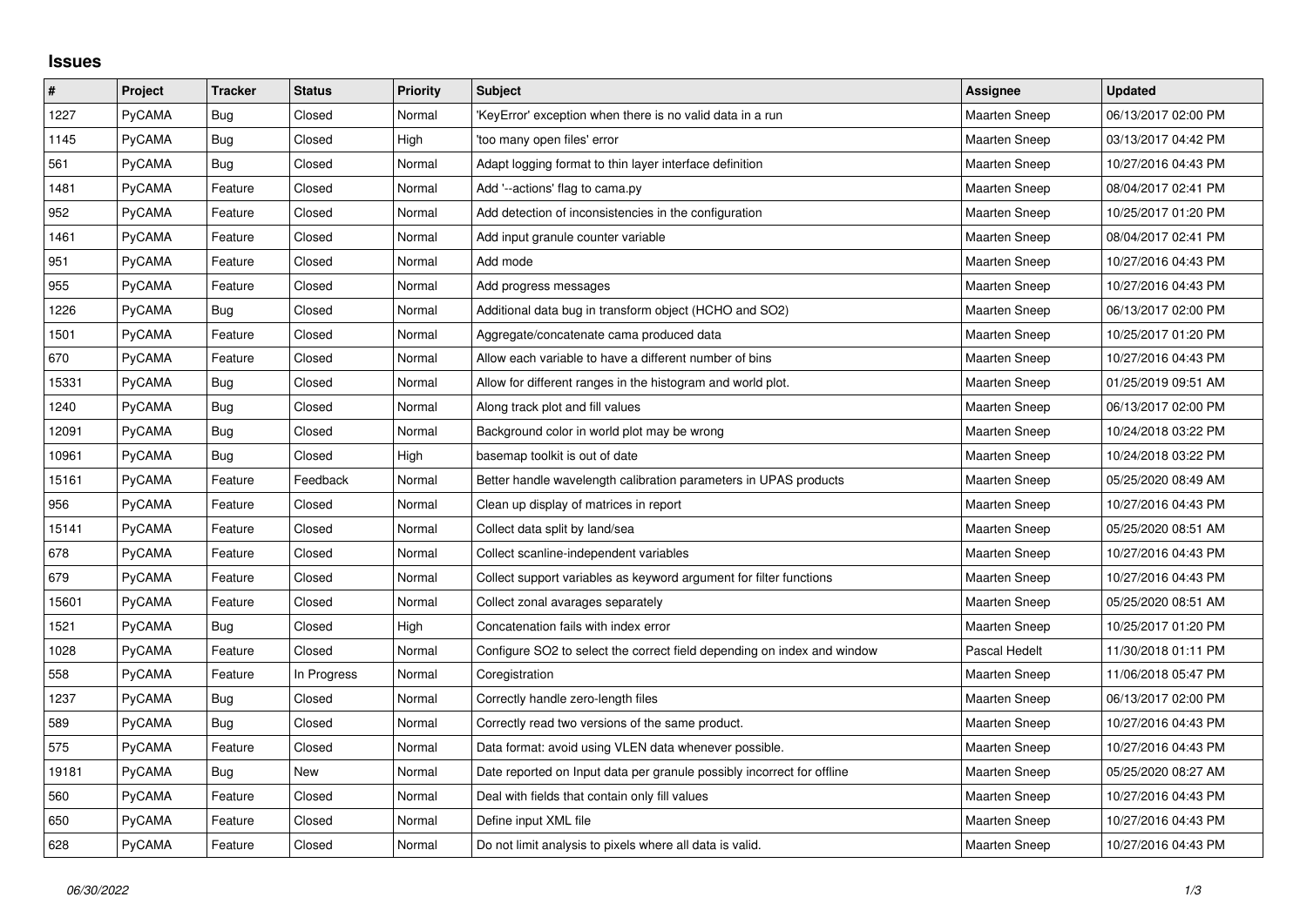| $\pmb{\#}$ | Project       | <b>Tracker</b> | <b>Status</b> | <b>Priority</b> | <b>Subject</b>                                                                                             | Assignee               | <b>Updated</b>      |
|------------|---------------|----------------|---------------|-----------------|------------------------------------------------------------------------------------------------------------|------------------------|---------------------|
| 943        | PyCAMA        | Feature        | Closed        | Normal          | Documentation (User manual)                                                                                | Maarten Sneep          | 10/27/2016 04:43 PM |
| 944        | PyCAMA        | Feature        | In Progress   | Normal          | Documentation of internal workings of PyCAMA                                                               | Maarten Sneep          | 12/09/2020 11:13 AM |
| 677        | PyCAMA        | Feature        | Closed        | Normal          | Event counting                                                                                             | <b>Maarten Sneep</b>   | 10/27/2016 04:43 PM |
| 573        | PyCAMA        | Feature        | Closed        | Normal          | Explicitly record which irradiance was used                                                                | Maarten Sneep          | 10/27/2016 04:43 PM |
| 657        | PyCAMA        | Feature        | Closed        | Normal          | File selection based on list of inputs in joborder file                                                    | Maarten Sneep          | 10/27/2016 04:43 PM |
| 1491       | PyCAMA        | Bug            | Closed        | Normal          | Fix irradiance extraction                                                                                  | Maarten Sneep          | 08/04/2017 02:41 PM |
| 1471       | PyCAMA        | <b>Bug</b>     | Closed        | Normal          | Generate a name for the irradiance granule if no metadata is available                                     | Maarten Sneep          | 08/04/2017 02:41 PM |
| 946        | PyCAMA        | Feature        | Rejected      | Normal          | Handle and distribute test data with the repository                                                        | Maarten Sneep          | 10/19/2016 01:55 PM |
| 1551       | PyCAMA        | <b>Bug</b>     | Closed        | Normal          | Handle files with zero-length scanline dimension correctly                                                 | <b>Maarten Sneep</b>   | 10/25/2017 01:20 PM |
| 15151      | PyCAMA        | Feature        | Feedback      | Normal          | Handling background correction parameters for SO2 and HCHO                                                 | <b>Maarten Sneep</b>   | 05/25/2020 08:47 AM |
| 15131      | PyCAMA        | Feature        | Closed        | Normal          | Hemispheric collection of statistics                                                                       | <b>Maarten Sneep</b>   | 05/25/2020 08:51 AM |
| 1281       | PyCAMA        | Bug            | Closed        | Normal          | If a unit is empty in the config, it ends up in the plot as "[b'1']"                                       | <b>Maarten Sneep</b>   | 08/04/2017 02:41 PM |
| 562        | PyCAMA        | Feature        | Closed        | Normal          | Improve installation of PyCAMA                                                                             | Maarten Sneep          | 10/27/2016 04:43 PM |
| 572        | PyCAMA        | Feature        | Closed        | Normal          | Include granule outline in extracted metadata                                                              | Maarten Sneep          | 10/27/2016 04:43 PM |
| 953        | PyCAMA        | <b>Bug</b>     | Closed        | Normal          | Increase robustness                                                                                        | <b>Maarten Sneep</b>   | 10/27/2016 04:43 PM |
| 992        | PyCAMA        | Feature        | Closed        | Normal          | Indicate per variable in which mode(s) that variable is available                                          | <b>Maarten Sneep</b>   | 12/15/2016 01:18 PM |
| 10951      | PyCAMA        | <b>Bug</b>     | Closed        | Normal          | Integrated profile gives wrong values                                                                      | <b>Maarten Sneep</b>   | 10/24/2018 03:22 PM |
| 23301      | <b>PyCAMA</b> | Bug            | Closed        | Normal          | investigate why most data is missing for 12 november 2019, even if issue is isolated to<br>a single orbit. | <b>Maarten Sneep</b>   | 05/25/2020 08:51 AM |
| 957        | PyCAMA        | Support        | Closed        | Normal          | Monitor the performance of PyCAMA                                                                          | <b>Maarten Sneep</b>   | 11/30/2018 01:11 PM |
| 1146       | PyCAMA        | <b>Bug</b>     | Feedback      | Normal          | Non-synchronized variables yield bogus results                                                             | <b>Maarten Sneep</b>   | 12/09/2020 10:44 AM |
| 9301       | PyCAMA        | Bug            | Closed        | High            | NRT extraction even smaller than anticipated.                                                              | <b>Maarten Sneep</b>   | 10/24/2018 03:22 PM |
| 571        | PyCAMA        | Feature        | Closed        | Normal          | Only load package when needed                                                                              | <b>Maarten Sneep</b>   | 10/27/2016 04:43 PM |
| 1026       | PyCAMA        | Feature        | Closed        | Normal          | Option to exclude variable from the scatter plots.                                                         | <b>Maarten Sneep</b>   | 03/13/2017 04:42 PM |
| 28421      | PyCAMA        | Support        | New           | Normal          | Prepare for version 2 quality control monitoring.                                                          | Jacques Claas          | 12/01/2020 05:39 PM |
| 25771      | PyCAMA        | Support        | Closed        | Normal          | Prepare PyCAMA release 0.10.0                                                                              | <b>PDGS Operations</b> | 10/03/2020 03:58 PM |
| 9311       | PyCAMA        | Feature        | New           | Normal          | Processing status & lineage as table                                                                       | Maarten Sneep          | 05/25/2020 08:48 AM |
| 26061      | PyCAMA        | Support        | Closed        | Normal          | PyCAMA configuration for HCHO                                                                              | isabelle de smedt      | 05/25/2020 08:51 AM |
| 12131      | PyCAMA        | Support        | Closed        | High            | PyCAMA test aborted when processing ALH                                                                    | Maarten Sneep          | 11/06/2018 12:14 PM |
| 1291       | PyCAMA        | Feature        | Closed        | Normal          | Reconsider handling of all empty variables.                                                                | Maarten Sneep          | 08/04/2017 02:41 PM |
| 1451       | PyCAMA        | Feature        | Closed        | Normal          | Remove variable from scatterplot list if min=max                                                           | Maarten Sneep          | 08/04/2017 02:41 PM |
| 4051       | PyCAMA        | <b>Bug</b>     | Closed        | Normal          | Sensing time only accepts full mission                                                                     | Maarten Sneep          | 10/25/2017 01:20 PM |
| 559        | PyCAMA        | Feature        | Closed        | Normal          | Support more elaborate arithmetic                                                                          | Maarten Sneep          | 10/27/2016 04:43 PM |